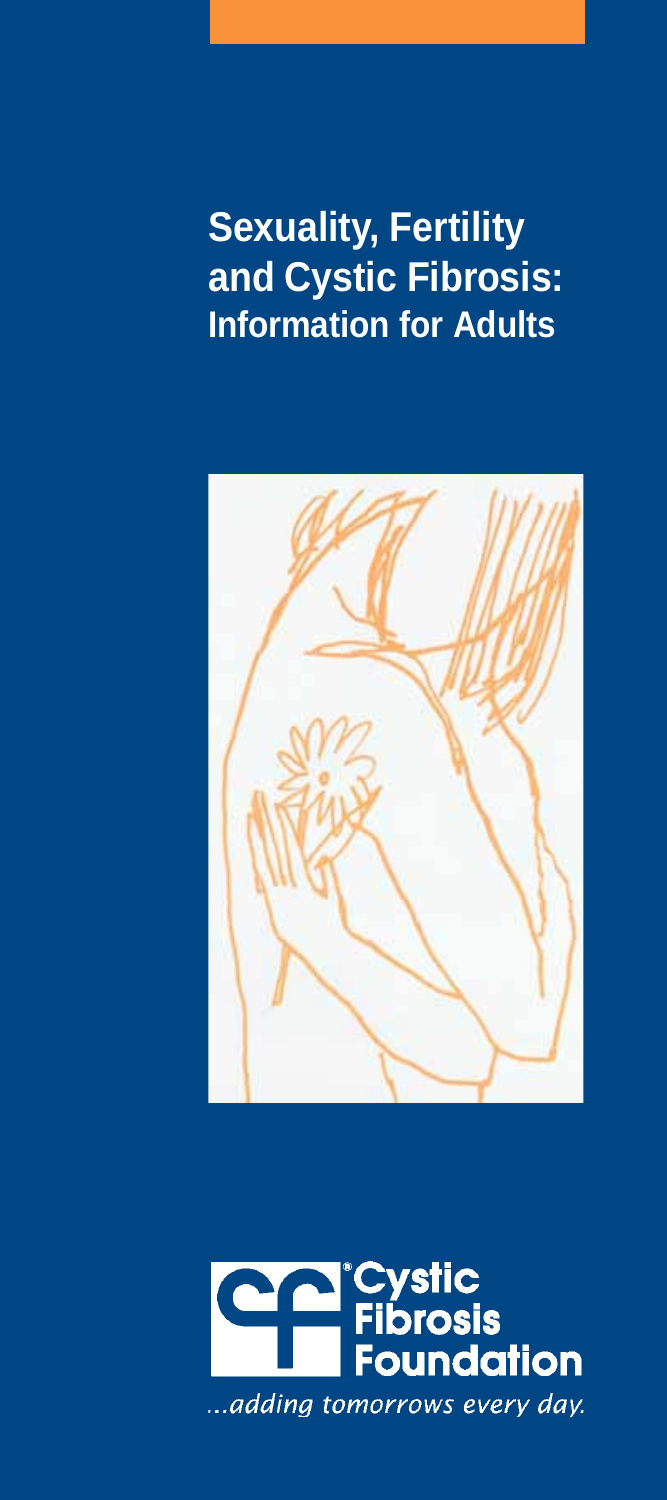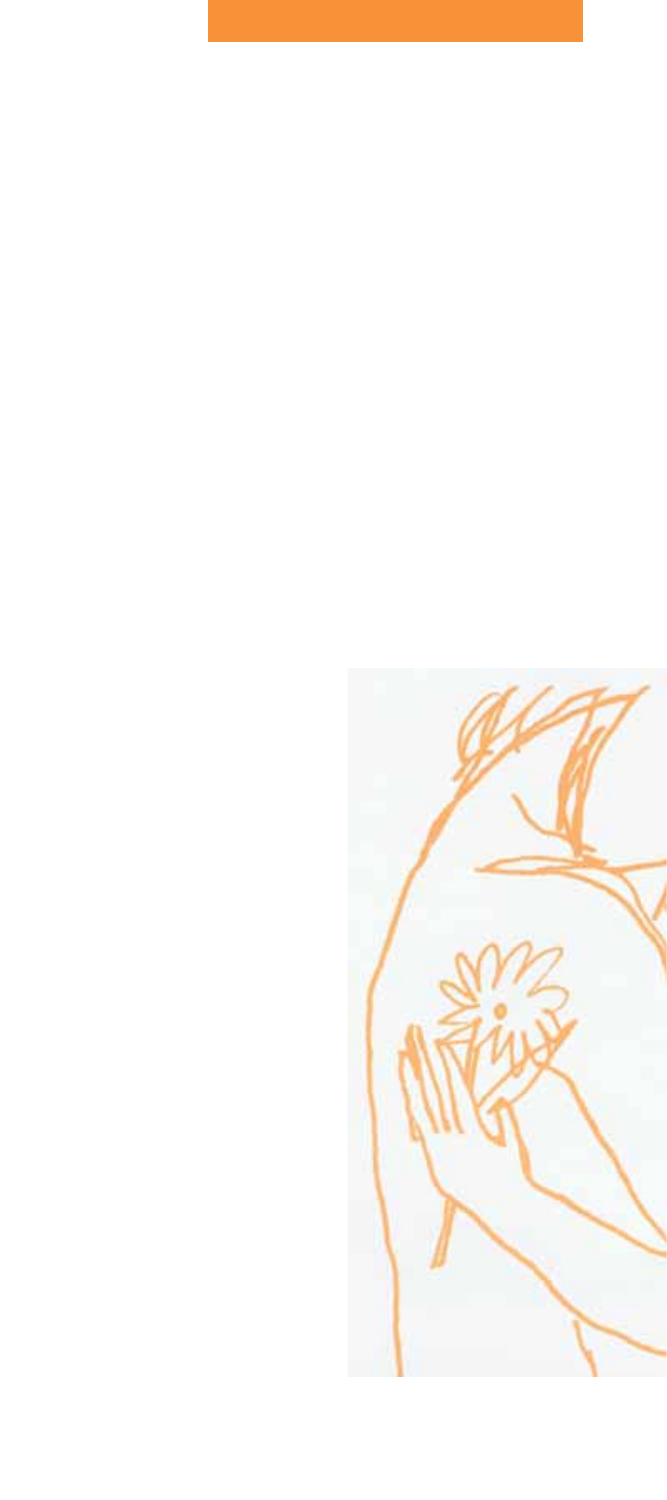# **Introduction**

Sex is a delicate subject that is often difficult to broach, especially with your healthcare team. You probably have some questions about sex, which you may have already discussed with a specialist. Some of your questions may, however, remain unanswered.

 certain matters regarding sex. We This brochure was prepared for adults with cystic fibrosis (CF) who are interested in learning more about assumed that if a few people raised the issue, a larger number probably had several questions that needed to be addressed.

This brochure will deal with:

- $\bullet$  fertility and the reproductive system
- practical advice about sex
- **Contraception and STDs**
- **fungal vaginitis**
- stress incontinence

Happy reading!

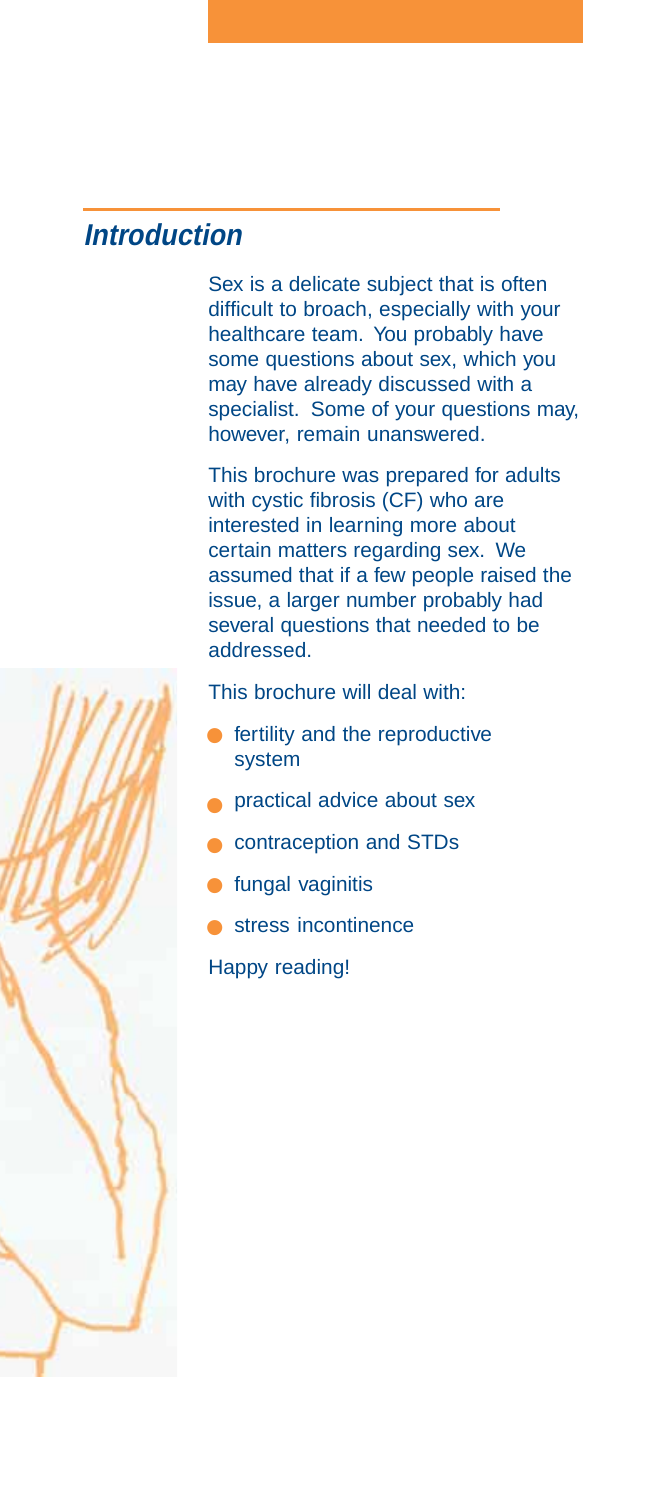# **Fertility and the reproductive system**

In both men and women, the reproductive system is regulated by sex hormones (progesterone, estrogen, testosterone). It is important to specify that the level of hormones in individuals with CF is entirely normal. Consequently, adults with cystic fibrosis can enjoy a perfectly normal sex life. Since cystic fibrosis can affect mucus viscosity, fertility may, however, be compromised.

### **IN WOMEN**

The fluidity of mucus varies in women. Vaginal mucus is often thicker, making it more difficult for the sperm to travel and for fertilization to take place.

It may take longer for women with cystic fibrosis to become pregnant, although this in no way affects the pregnancy itself or the fetus (85% of couples conceive within the first 12 months after stopping contraception).

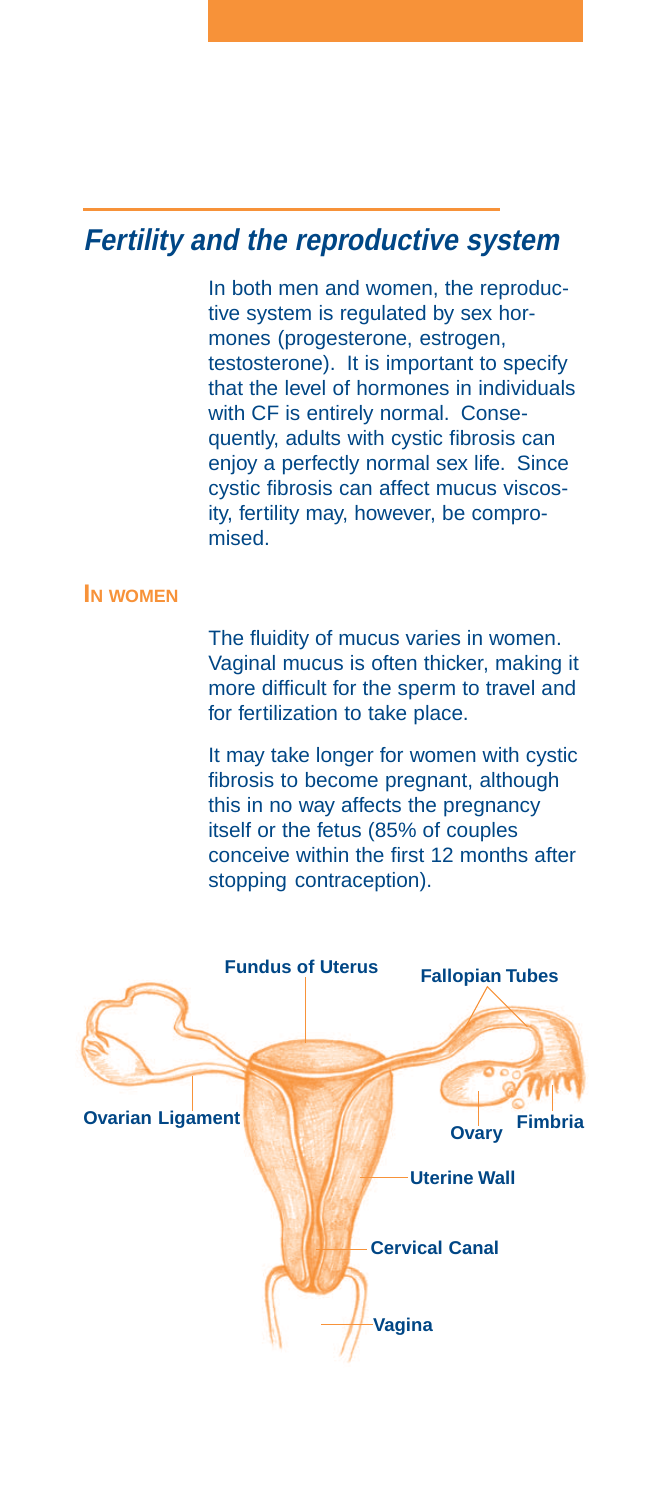It is sometimes necessary to consult a fertility expert if you seem unable to conceive. A variety of tests are performed to determine the causes of infertility. Depending on the case, some of the following options may be available to you.

### **INSEMINATION**

 insemination). This technique is used reaching the fallopian tubes. This Insemination is a procedure that consists of inserting the sperm into the cervix (intracervical insemination) or directly into the uterus (intrauterine when vaginal or cervical mucus is too thick and prevents the sperm from technique may or may not be used in combination with ovarian stimulation.



### **Intrauterine insemination syringe**

### **IN VITRO FERTILIZATION**

### **Stimulation of the ovaries**

Stimulation of the ovaries is one of the steps of in vitro fertilization. It consists of taking medication (hormones) to stimulate egg production. Ultrasound and blood tests are used to assess the maturity of the eggs. Once mature, they are ready to be retrieved.

### **Egg collection**

 through the vagina into each ovary. The anesthesia. The male partner will be To collect the mature eggs, a needle under ultrasound guidance is passed procedure is performed under local asked to produce a sperm sample on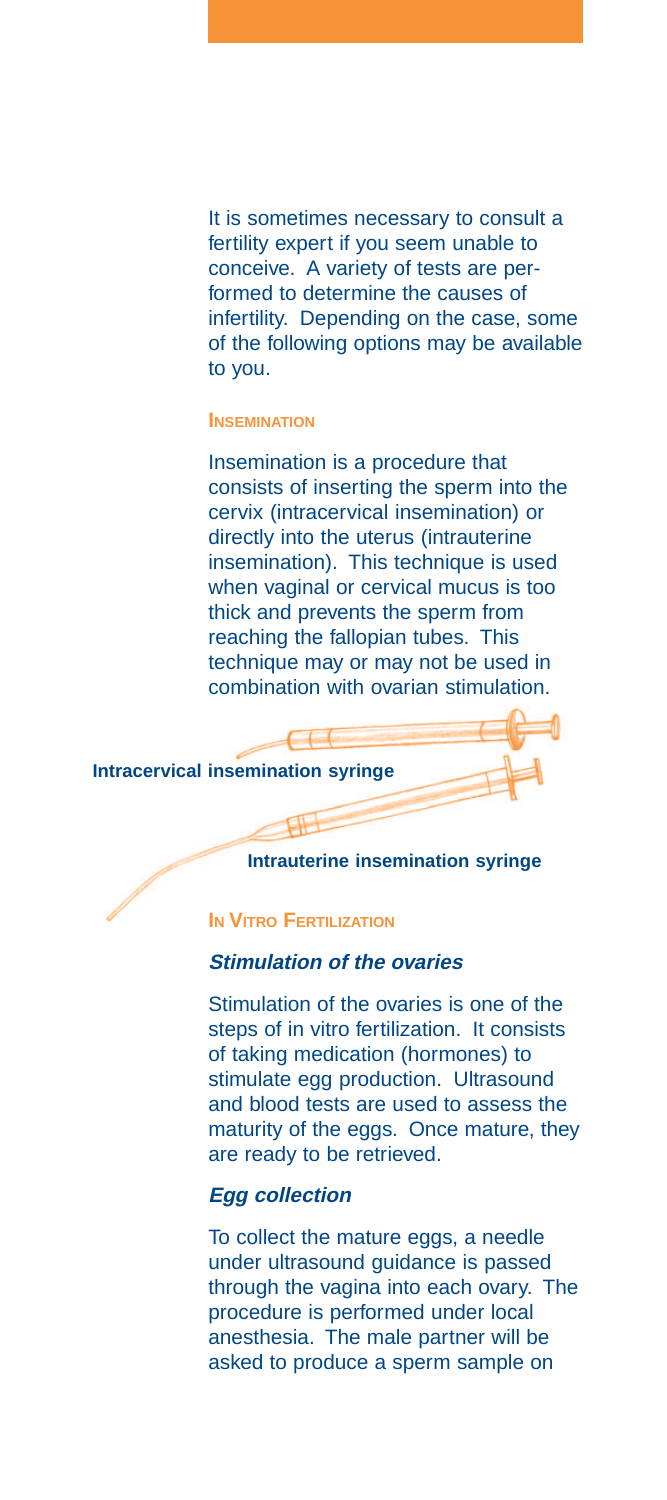place in the laboratory. This procedure the same day and fertilization will take will produce what is called an embryo.

### **Embryo transfer**

 hours after egg collection. This painless Embryos are usually transferred 48 procedure is performed through normal channels. A maximum of three embryos are usually transferred to the uterus. Once this step is completed, medication is usually taken for a period of fifteen days to increase the chances of implantation in the uterus. A pregnancy test is then performed.

 pregnant, talk to your doctor and healthcare team. They will \*If you want to have children and are planning to get be able to properly advise you. It is important to know that pregnancy as such is not dangerous provided the woman's condition is stable), but requires more rigorous follow-up. Special attention will be placed on lung function, because a decrease in lung function is often observed during pregnancy. Usually, it returns to normal in the months following delivery. It may be recommended that your partner be tested for the gene responsible for CF.

 should stop taking certain medications. This is why it is He or she may choose to change your medication. You taken throughout pregnancy. This includes vitamins, enzymes and insulin for diabetics. Your doctor and You should also be aware that, if you become pregnant, you important to discuss a planned pregnancy with your doctor. should also be aware that the first trimester of pregnancy is a critical phase in the development of the fetus. Certain drugs will directly affect fetal development and must be avoided (especially certain antibiotics and natural products whose effects on the fetus have yet to be tested). Several medications, however, pose no risk to the fetus and may be pharmacist are important resource people. Don't hesitate to ask for information if you have any questions.

 tion. The various methods of contraception are discussed \*If you don't want to have children, you must use contraceplater on in this brochure.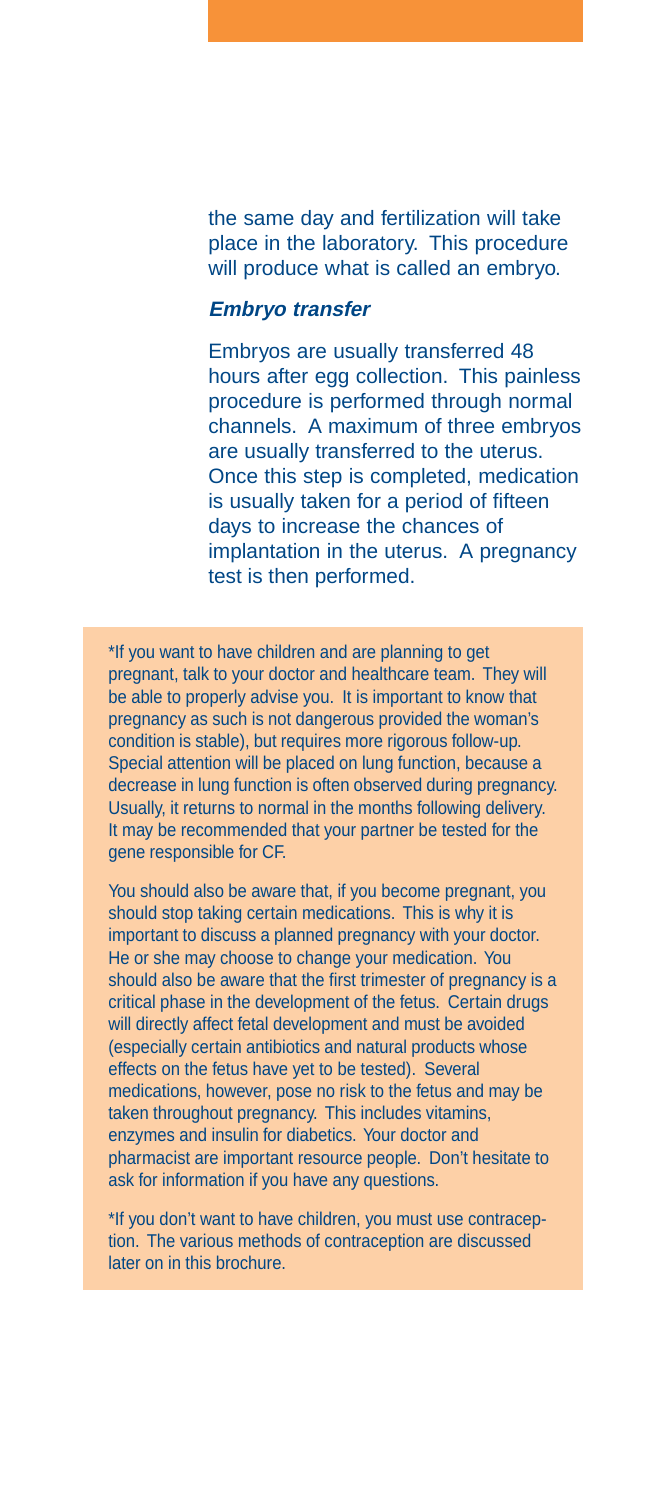### **IN MEN**

 sperm impossible. This does not asked to produce a sperm sample. The In most cases, men with cystic fibrosis are infertile. It is important to distinguish between sterility (absence of spermatozoa) and infertility. In the case of cystic fibrosis, spermatogenesis is intact, resulting in normal sperm production. The problem occurs in the testicle, where a blockage or absence of the vas deferens may make the passage of necessarily mean that you are infertile. If you want to know for sure, talk to your doctor about it. He or she will have you undergo a test in which you will be sperm will be counted and you will be notified of the results within a few days.

Thanks to reproductive technologies, it is possible to extract sperm using either a procedure called microepididymal sperm aspiration (MESA), or testicular sperm extraction (TESE) or percutaneous epididymal sperm aspiration (PESA).

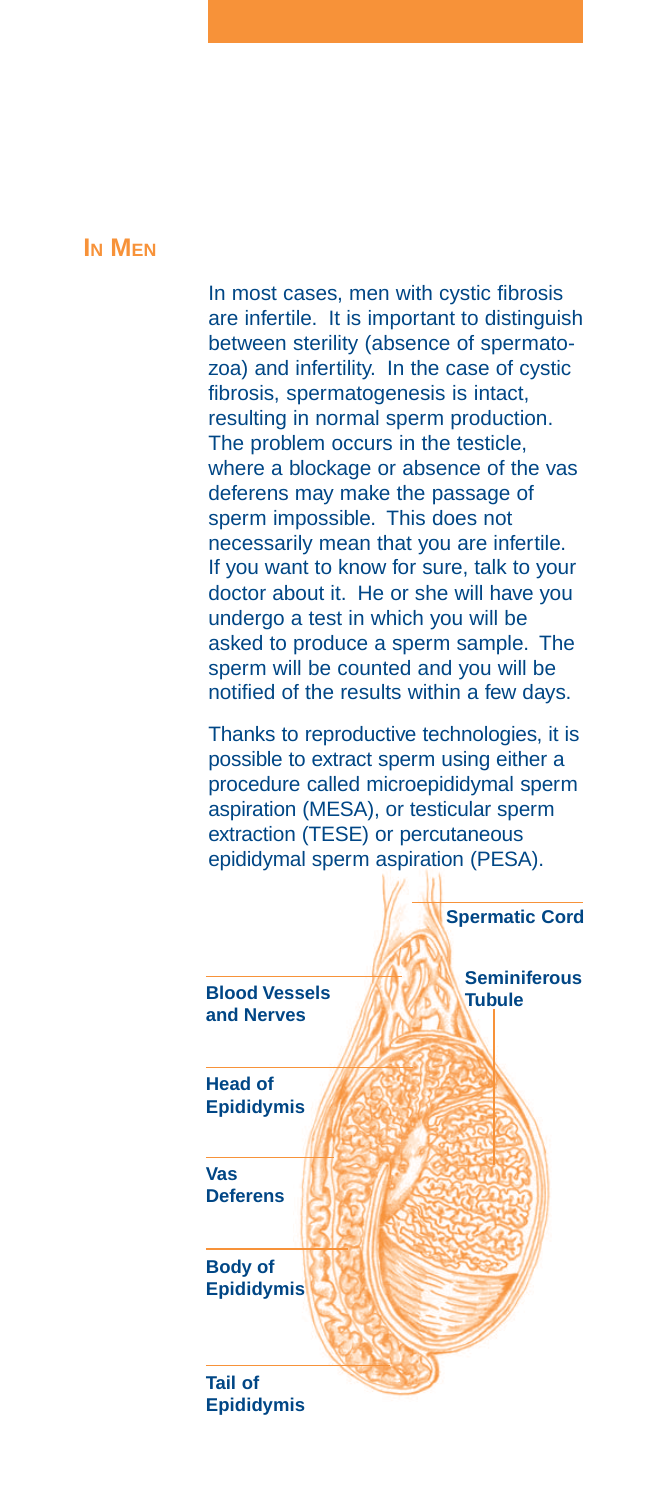tubules behind the testis). The technique These techniques are appropriate in cases of infertility related to CF because they make it possible for sperm to be extracted directly from the epididymis (fine involves an operation, generally done under local anesthesia, in which the sperm are collected. Once collected, the sperm are not quite motile enough for insemination, as described earlier, but can be used for in vitro fertilization or intracytoplasmic sperm injection (ICSI).

ICSI is another method of assisted conception. In the laboratory, a single sperm is injected directly into the egg. This technique is used when sperm are not sufficiently motile, as is the case in men with cystic fibrosis.

 have normal sexual relations. The As previously mentioned, sexual function in men with cystic fibrosis is normal and they are perfectly able to ability to have an erection and to ejaculate is unaffected. It has been observed that men with cystic fibrosis produce less ejaculate, or none at all, and that the semen is clearer than normal, possibly even transparent. For more information on the subject, talk to a member of your healthcare team.

In short, sexual function is normal in both men and women with cystic fibrosis, although the ability to reproduce may be affected.

If an individual with CF wishes to have a child, it is important to know that the child will carry the gene responsible for CF. Your doctor may recommend that your partner be tested to determine whether he or she is a carrier of the gene responsible for CF, which would help predict whether children will be carriers, or at risk of having CF. Meeting with a genetic counselor may be helpful when deciding whether or not to have a family.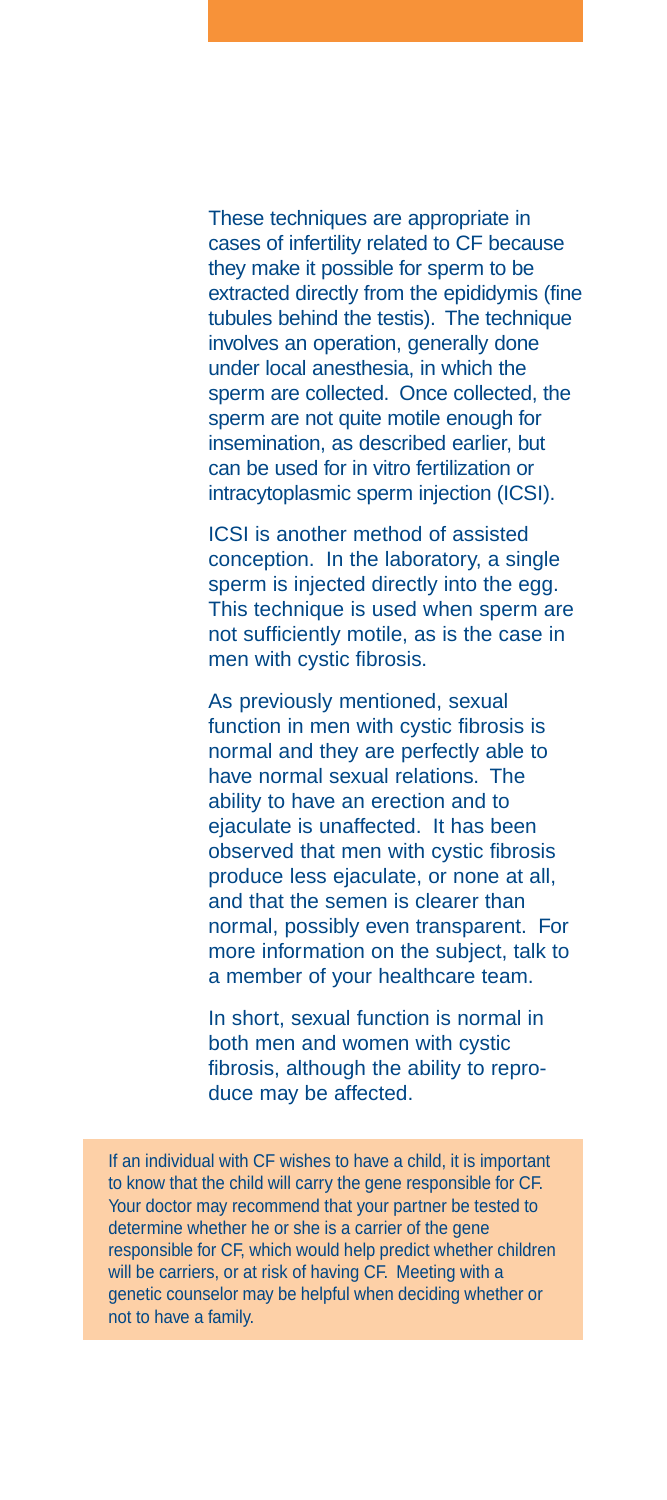# **Some practical advice**

Sex is an essential part of our lives, regardless of our age, sex, health or physical ability. Cystic fibrosis in no way diminishes sexual desire or the need to be intimate with our partner. Moreover, sex is a wonderful source of relaxation, pleasure and fulfillment. Sex also helps satisfy different needs. Some individuals with CF, especially those whose lungs are more seriously affected, worry about shortness of breath or hemoptysis (the expectoration of blood or bloodstained sputum). Under the circumstances, wouldn't abstinence be the best solution? Absolutely not!

Did you know that when you walk or climb stairs, your heart rate can go as high as 107 to 130 beats per minute? During sex, the average heart rate is 117 beats per minute. If you feel fine after climbing two flights of stairs or doing a comparable activity, you are physically fit enough to have sex without worrying about shortness of breath.

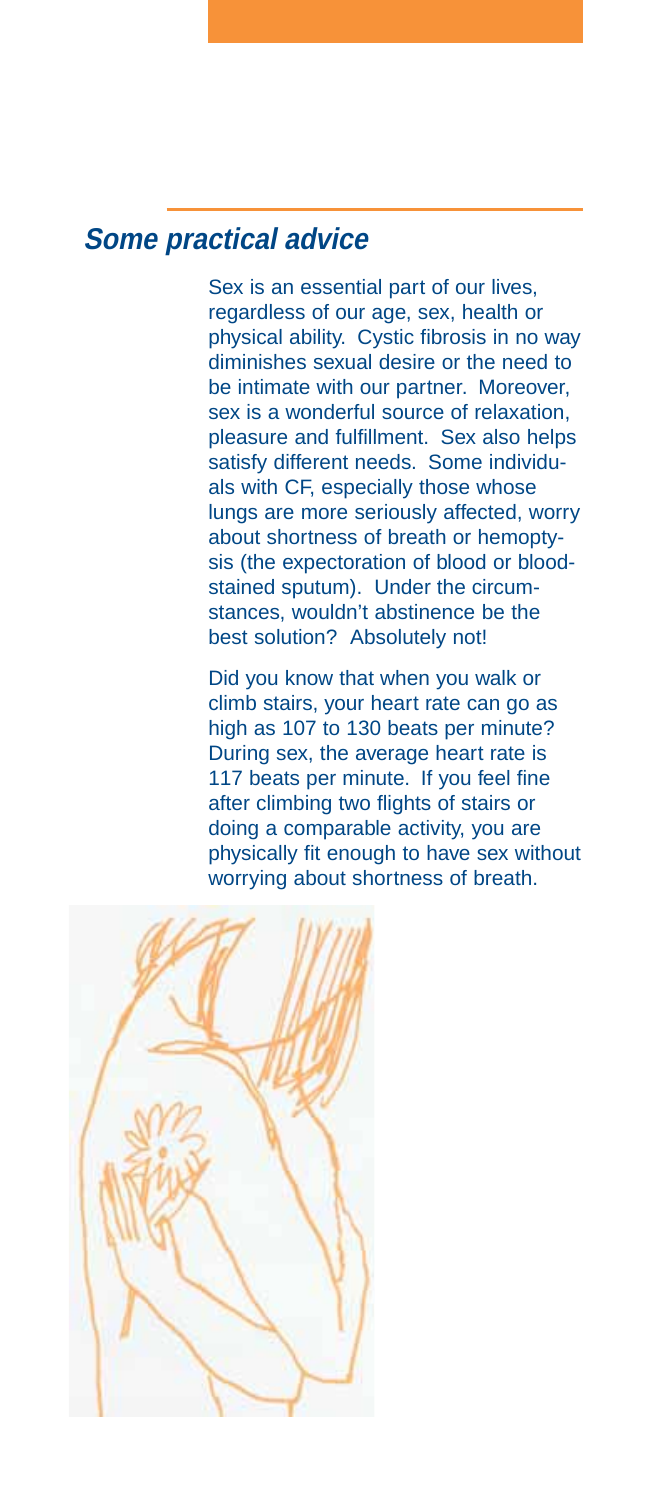The following practical advice, given the right ambiance — music, dinner, clothes and candlelight — will help you fully enjoy your sex life.

- **Be creative.** Don't limit yourself to sexual intercourse. Take your time. Foreplay (ambiance, touching, massage) are equally as important.
- **Avoid anything that may aggravate your symptoms,** such as perfumes, cigarettes and other strong-smelling products.
- As with all physical exercise, **use your short-acting bronchodilator**  (Ventolin<sup>™</sup>, Brycanyl<sup>™</sup>, Berotec<sup>™</sup> . . .) 20 to 30 minutes before having sex.

### **A FEW POSSIBLE POSITIONS FOR WOMEN WITH CF**



Adapted from Hahn, K. Sexuality and COPD. Rehabilitation Nursing; 14:191-195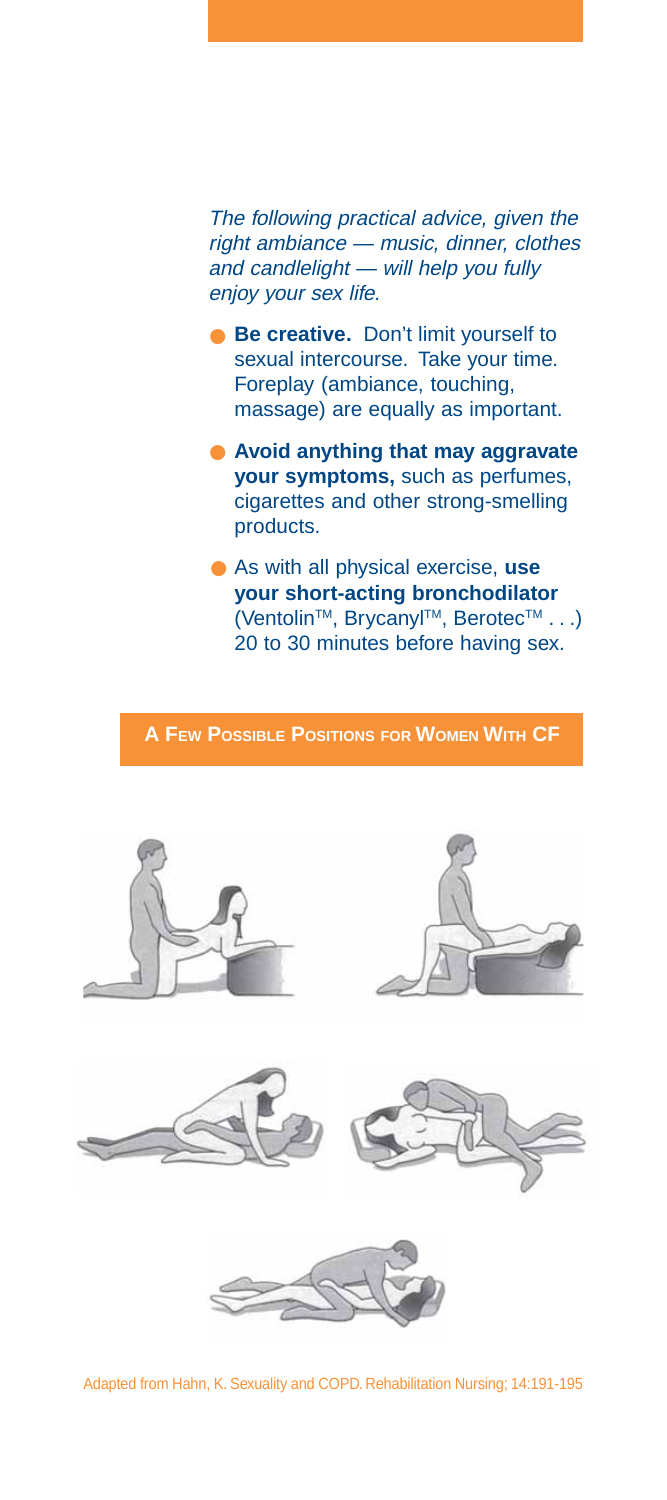- Ideally, do your **physiotherapy exercises to dislodge mucus prior to having sex.**
- **Adopt positions that require less energy and that do not put pressure on your chest.** Use pillows to support your back. If necessary, let your partner play a more active role.
- **Stimulants such as amphetamines can be dangerous.** Marijuana increases your heart rate and the need for oxygen, which can lead to shortness of breath. It is up to you to make the best choice!

### **A FEW POSSIBLE POSITIONS FOR MEN WITH CF**

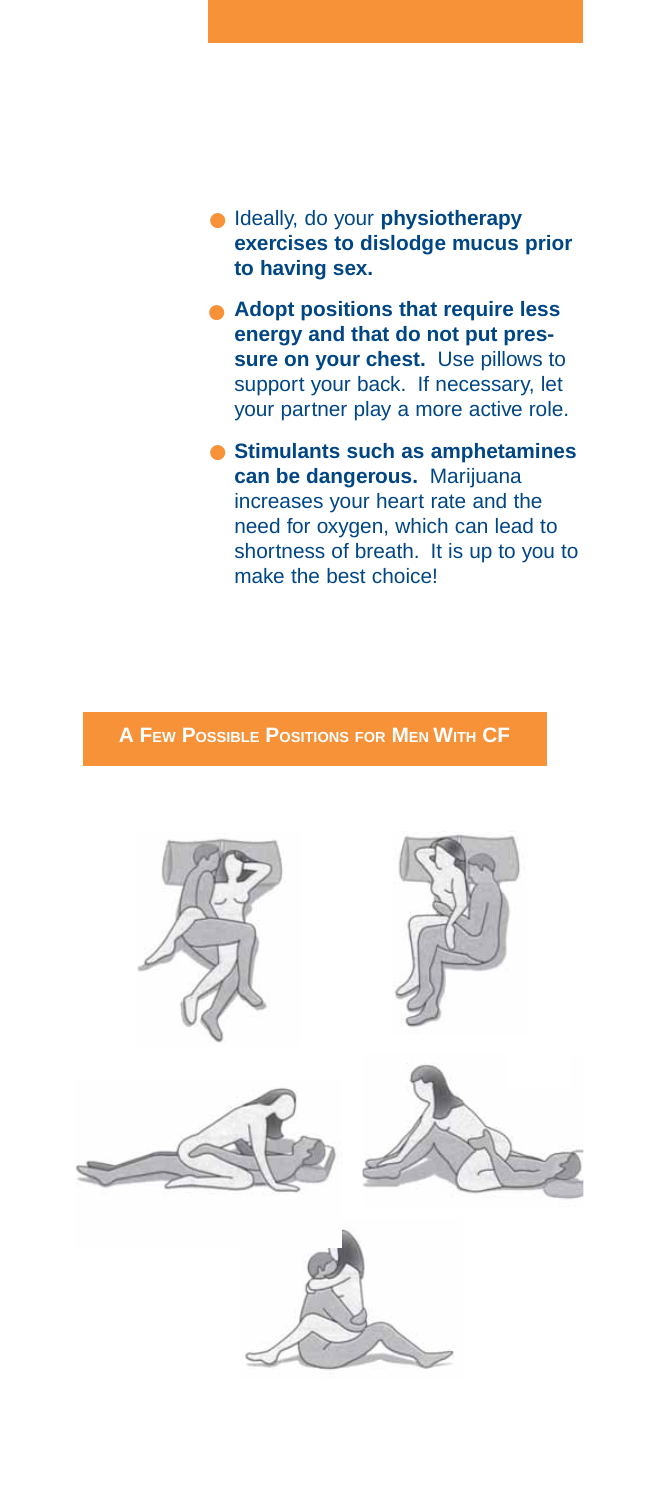# **Contraception and sexually transmitted diseases (STDs)**

 immune from STDs. Women must use Although men with cystic fibrosis are infertile in most cases, they are not contraceptives if they do not wish to become pregnant and they must have protected sex since they are also at risk for contracting STDs.

When choosing a method of birth control, you should consider its effectiveness and how well it is suited to your lifestyle.

### **THE CONDOM**

 from STDs and contraception. When condom for birth control is 95%. When The condom provides both protection used correctly, the success rate of the used as protection from STDs, the condom is successful almost 100% of the time.

 Moreover, it is inexpensive. The condom's one minor drawback is that it may diminish sensitivity. For added pleasure, apply a drop of water-soluble lubricant (e.g. KY jelly<sup>TM</sup>) to the tip of the penis before rolling on the condom. Be watchful of allergies to latex, spermicidal products or lubricants. If you experience any burning or itching with condoms, try changing brands.

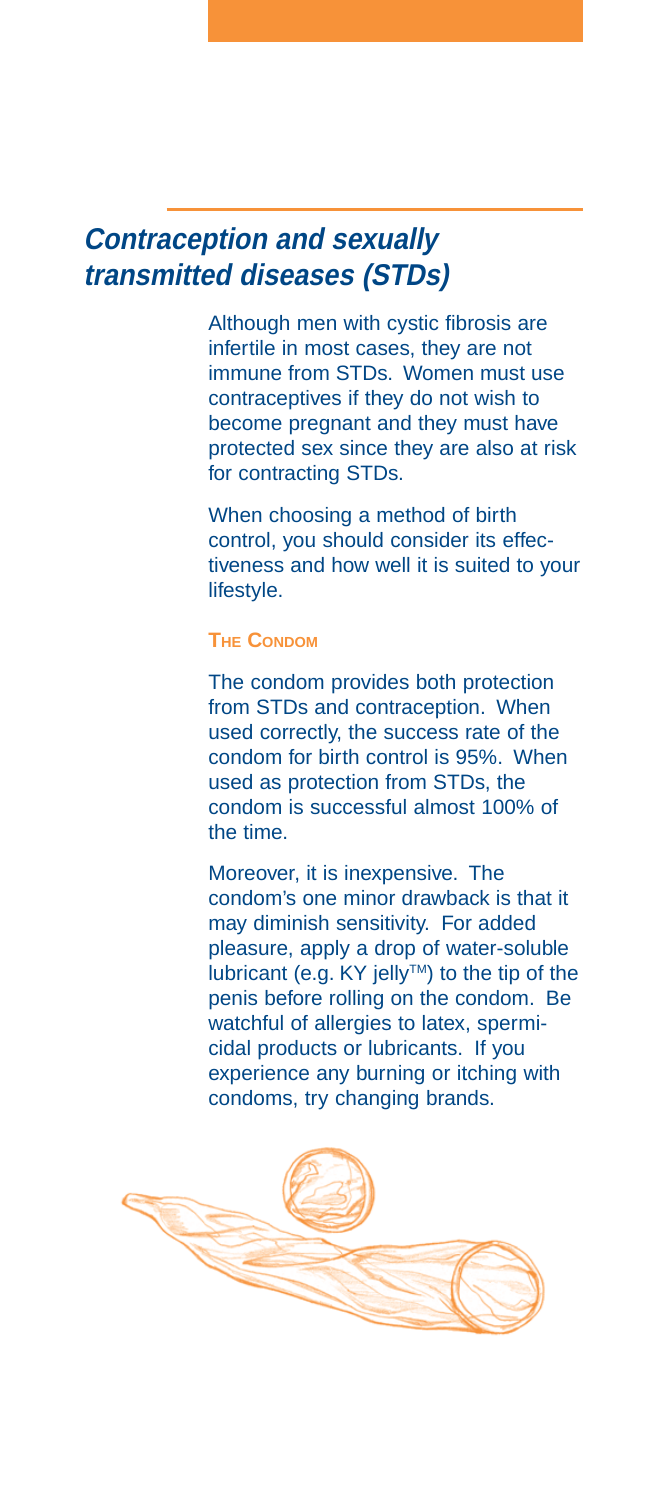### **THE FEMALE CONDOM**

 allergic to latex. The success rate of the The female condom is an alternative to the traditional male condom. It offers the same type of protection, but is more costly. It is made of two rings: the first is inserted into the vagina, while the second covers the outer labia. It is less visually appealing than the male condom, but it apparently offers greater pleasure for men than the traditional condom. Since it is made of polyurethane, a flexible plastic, the female condom is suitable for people who are female condom is 97%.



### **THE PILL**

 against STDs. The pill may produce The birth control pill is an excellent choice for women with cystic fibrosis. (Most insurance companies will reimburse the cost of oral contraceptives.) The pill does not offer any protection such side effects as headache, heartburn and weight gain. As well, its effectiveness may be decreased when certain antibiotics are taken. Its success rate, when used properly, is 99.5%.

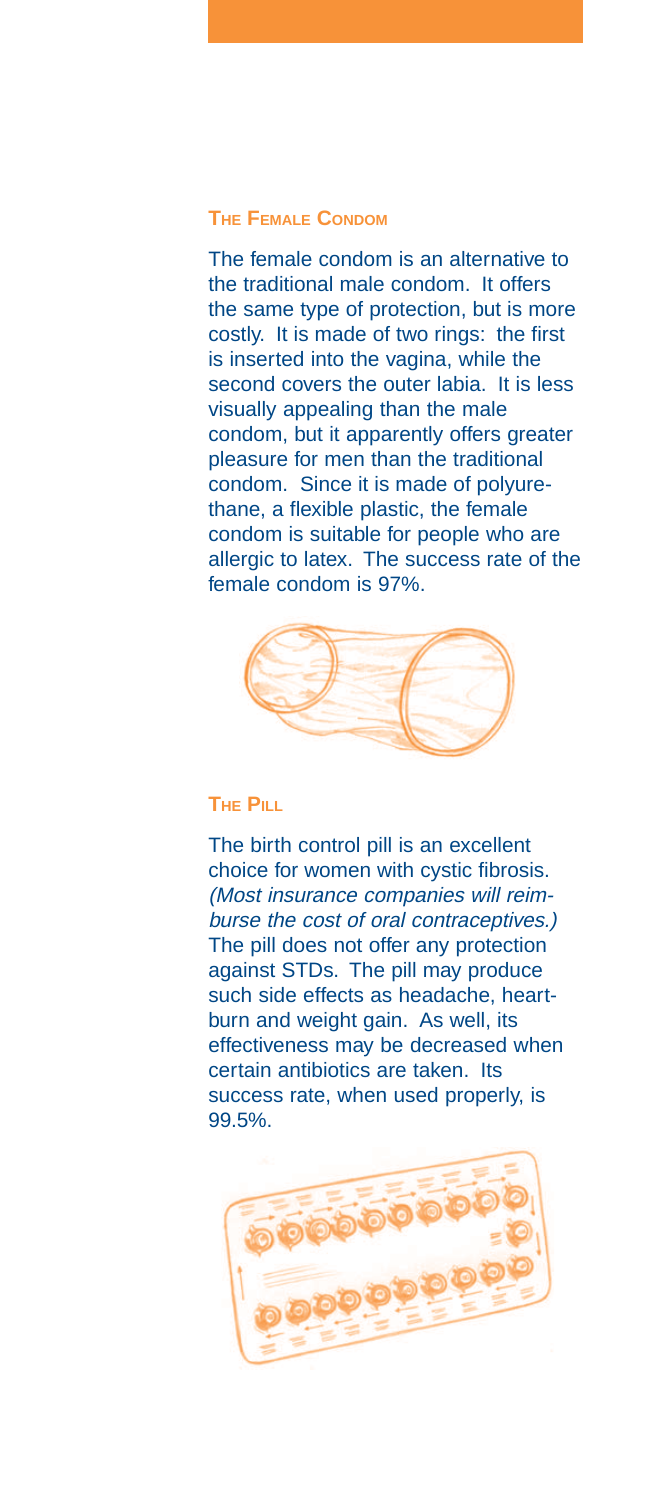### **CONTRACEPTIVE INJECTIONS**

 predisposed. Women who use Depo-Provera<sup>™</sup> do not menstruate. The main The use of contraceptive injections like Depo-Provera<sup>™</sup> involves an intramuscular injection every three months. It is NOT recommended for women with cystic fibrosis because it increases the risk of osteoporosis, a condition to which cystic fibrosis patients are already side effect, other than the risk of osteoporosis, is weight gain and occasional spotting in the first year of use. Its success rate is 99.7%.

### **THE PATCH**

 women with cystic fibrosis. The patch is The patch is an excellent choice for a once-a-week birth control option that is as effective and works on the same principles as the pill. Like the pill it does not offer protection against STDs, and its effectiveness may be decreased when certain antibiotics are taken. However, it has a better compliance rate than the pill, as it only has to be replaced once per week.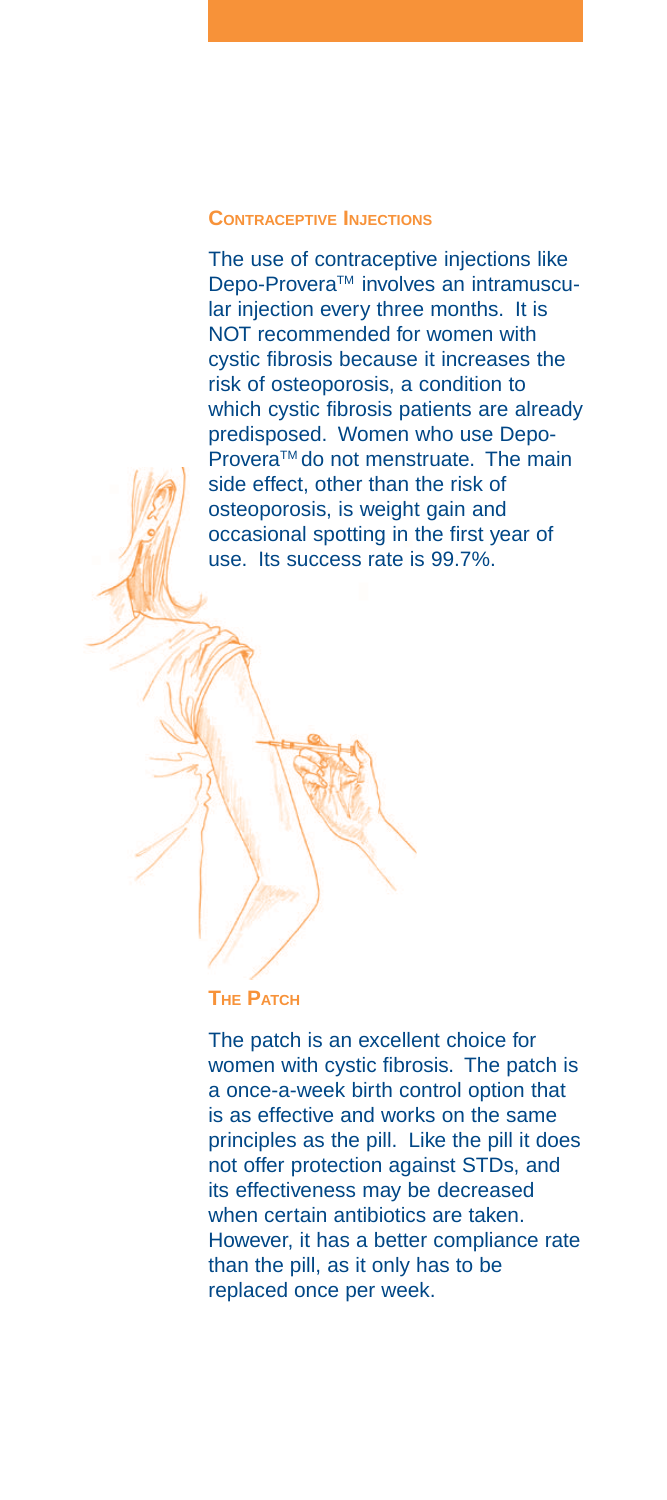### **THE INTRAUTERINE DEVICE (IUD)**

 doctor. The procedure takes only ten minutes. The IUD is a highly effective inside the uterus for several years. You The IUD is a device that is inserted into the uterus by your gynecologist or family means of birth control (99% effective the first year, 98% the second year, 97% the third year, and so on). It can remain may experience the following problems: heavier and more painful periods; a risk of spotting or bleeding between periods; an increased risk of infection of the Fallopian tubes, especially with multiple partners; and a risk of ectopic pregnancy (pregnancy outside of the uterus).

### **THE DIAPHRAGM**

 cream or jelly. With perfect use, its The diaphragm is an effective birth control device, but offers no protection against STDs. It is a less popular means of contraception and is not as easy to use as some others. It is recommended that the diaphragm be used in combination with a spermicidal success rate is 94%.



### **NO METHOD**

 effective. This method is not consistent Leaving pregnancy entirely up to chance without birth control is only 15% with a planned pregnancy. Similarly, use of the withdrawal method, where the male withdraws the penis just before ejaculation, is only 20% successful.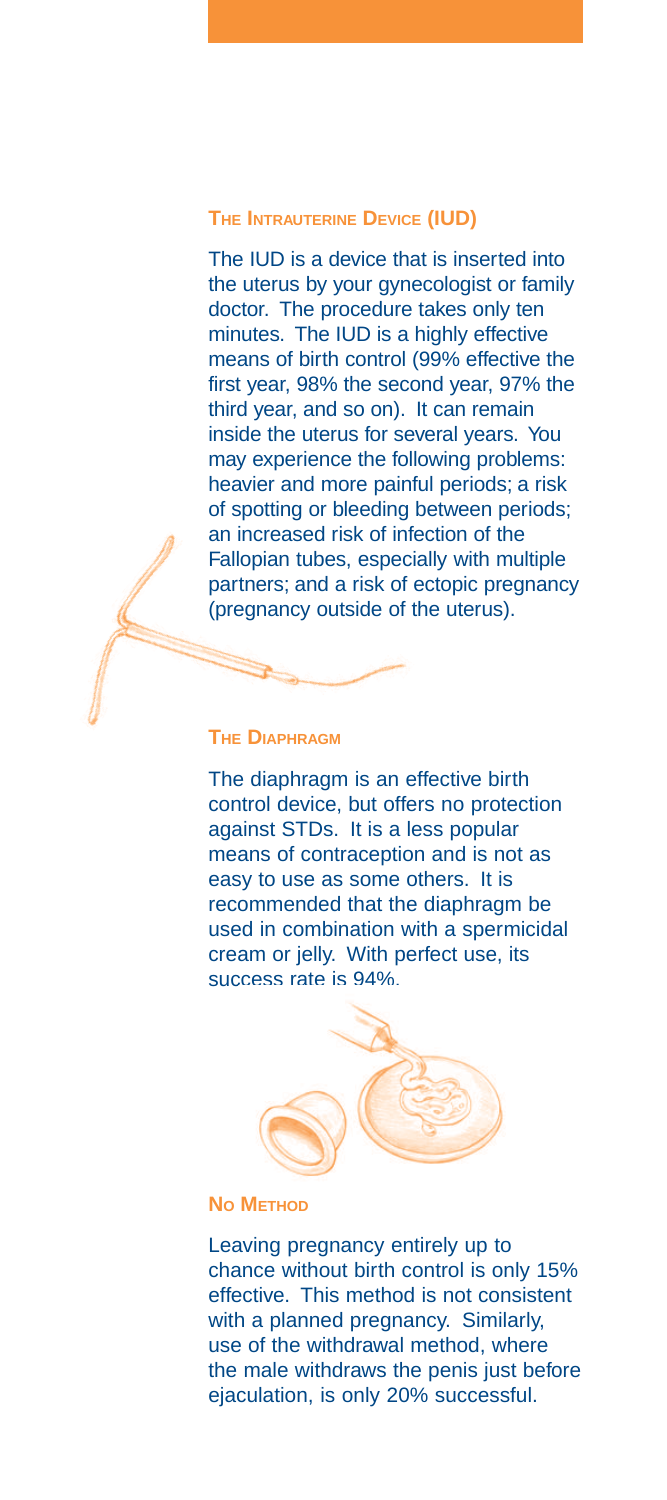# **Fungal vaginitis**

by *Candida albicans*. This microorgan- mucus. (Men are not immune from Candida infections.) Women with cystic Fungal vaginitis is an infection caused ism is normally found in the mouth, the throat, the large intestine and the vagina. It generally grows in warm, moist regions, especially skinfolds and fibrosis are very likely to suffer from fungal vaginitis because of daily doses of antibiotics and corticosteroids (Prednisone™). Certain antibiotics. such as penicillin (e.g. Amoxil™, Cloxacillin<sup>™</sup>), cephalosporins and tetracyclines, are known to disrupt the vagina's normal acidity and bacterial flora.

The following are signs and symptoms of fungal vaginitis:

- itching
- **O** irritation, discomfort
- **pain during intercourse**
- **pain during urination**

\*These symptoms are more severe prior to menstruation and are more difficult to treat during pregnancy.

In men, the symptoms manifest as follows:

- **lesions on or irritation of the penis**
- itching

\*Men may occasionally present symptoms, while their partner has none.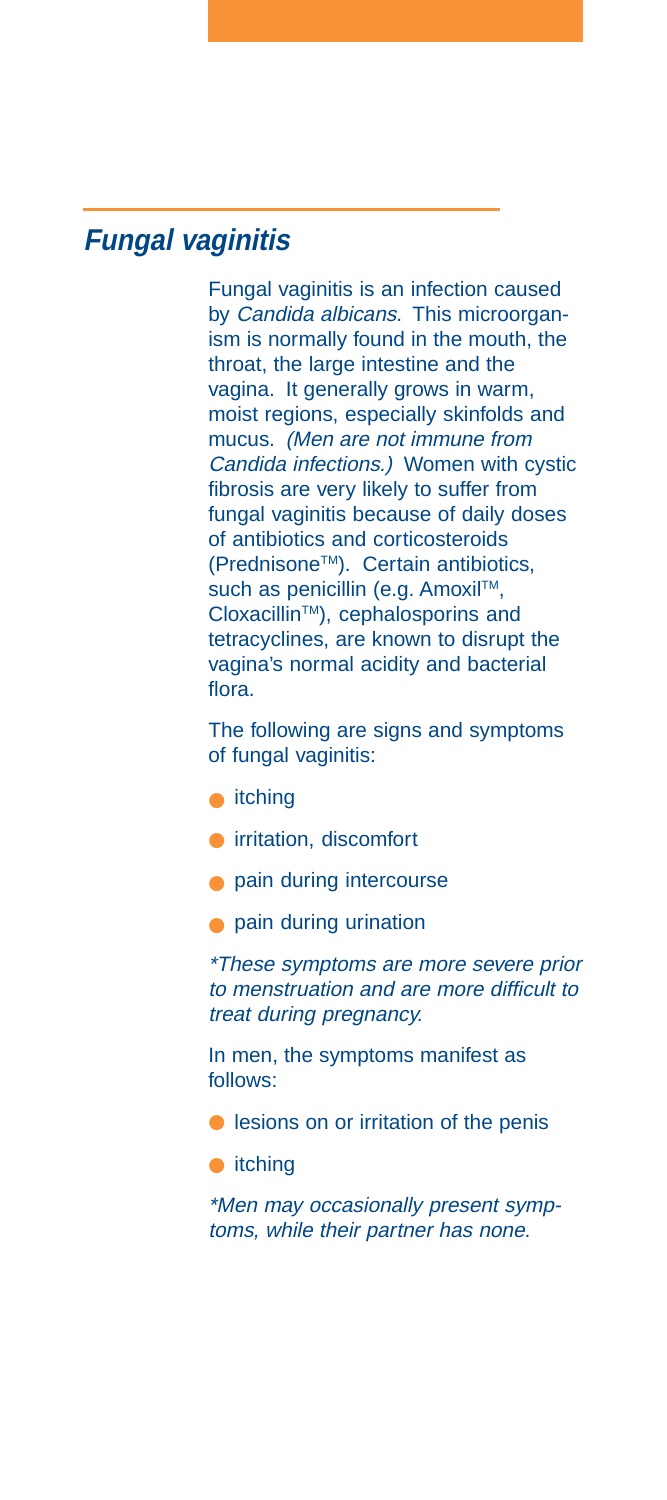The conventional treatment for fungal vaginitis is the application of an antifungal cream or suppositories for a period of up to seven days. Sometimes, in the case of a serious infection that seems to be resistant to creams, various treatments in the form of oral capsules are required for a longer period of time.

Several healthcare facilities recommend eating yogurt that contains live bacterial cultures when taking antibiotics. It is believed that ingesting these bacteria will enable the body to reestablish its bacterial flora, thereby preventing further infection. Although these data have not been proven scientifically, there's no harm in trying. Since yogurt is an excellent source of calcium, if it doesn't help reestablish your bacterial flora, it will certainly help maintain a high level of calcium in your bones.

 examination. Women with CF are not at Patients who experience fungal vaginitis should schedule an annual examination with a gynecologist or family practitioner. Although no symptoms may be present in cases of chronic infections, treatment is required. It is therefore very important to undergo an annual examination. A visit to your doctor is also a good opportunity to discuss methods of contraception and safe practices, have a PAP test to screen for cervical and uterine cancer, and have a breast increased risk for developing cervical or uterine cancer.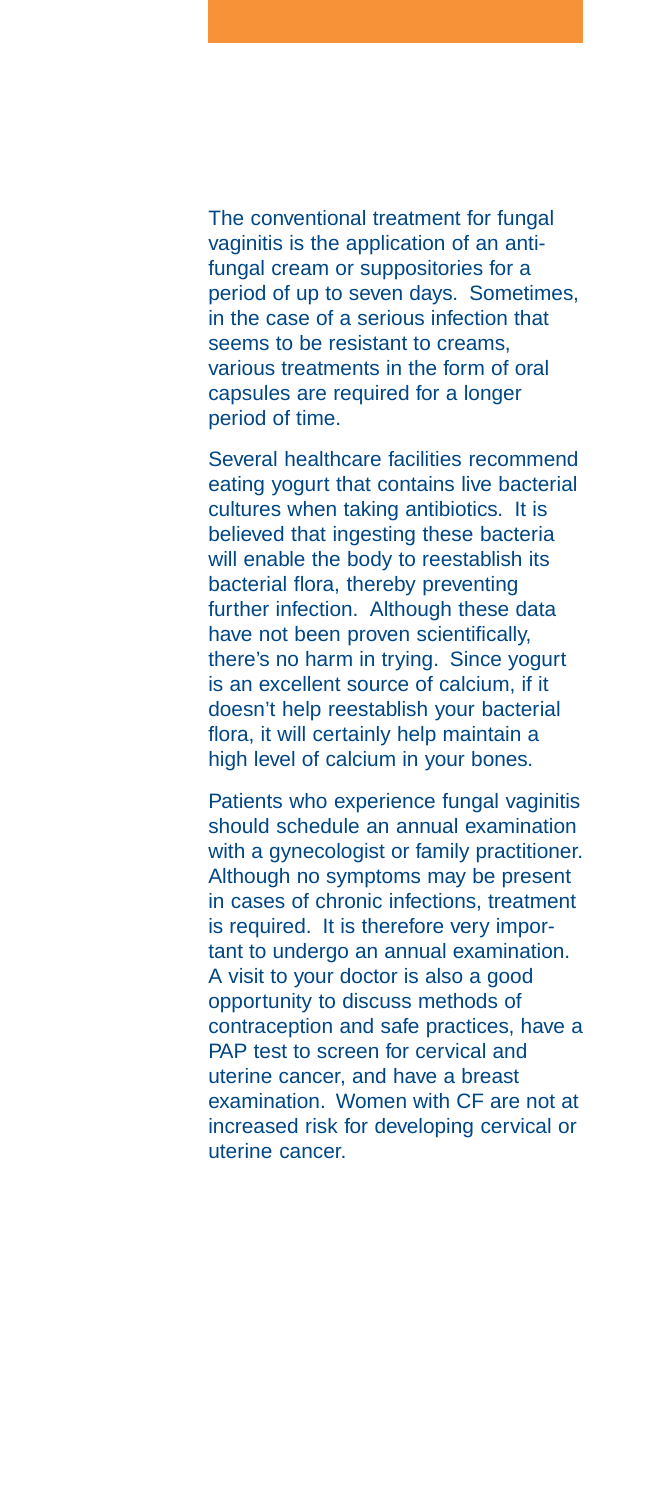# **Stress incontinence**

Another problem that is often experienced by women with cystic fibrosis is stress incontinence.

This type of incontinence is defined as an involuntary discharge of urine when there is no anatomic displacement. It is caused by a sudden increase in abdominal pressure as a result of coughing, for example.

Fortunately, there are a number of exercises, such as Kegel exercises, that can help control this type of incontinence.

Kegel exercises help firm up the perineal muscles, more particularly the pubococcygeal muscle, and increase their elasticity.

To feel this group of muscles, stop urinating in midstream. It is not recommended to practice the exercises described below during urination, as this will increase the risk of urinary infection.

The first Kegel exercise consists in contracting the pubococcygeal muscle for three seconds, relaxing for three seconds, contracting it again, and so on. It may be too difficult to maintain the contraction for three seconds at first. If so, hold it for two seconds to increase the strength of the muscle.

 possible. This exercise is difficult to discouraged. You will improve with The second exercise is similar to the first, except that the objective is to contract and relax as quickly as perform, especially at first. Don't get practice and will be able to do the exercises more quickly.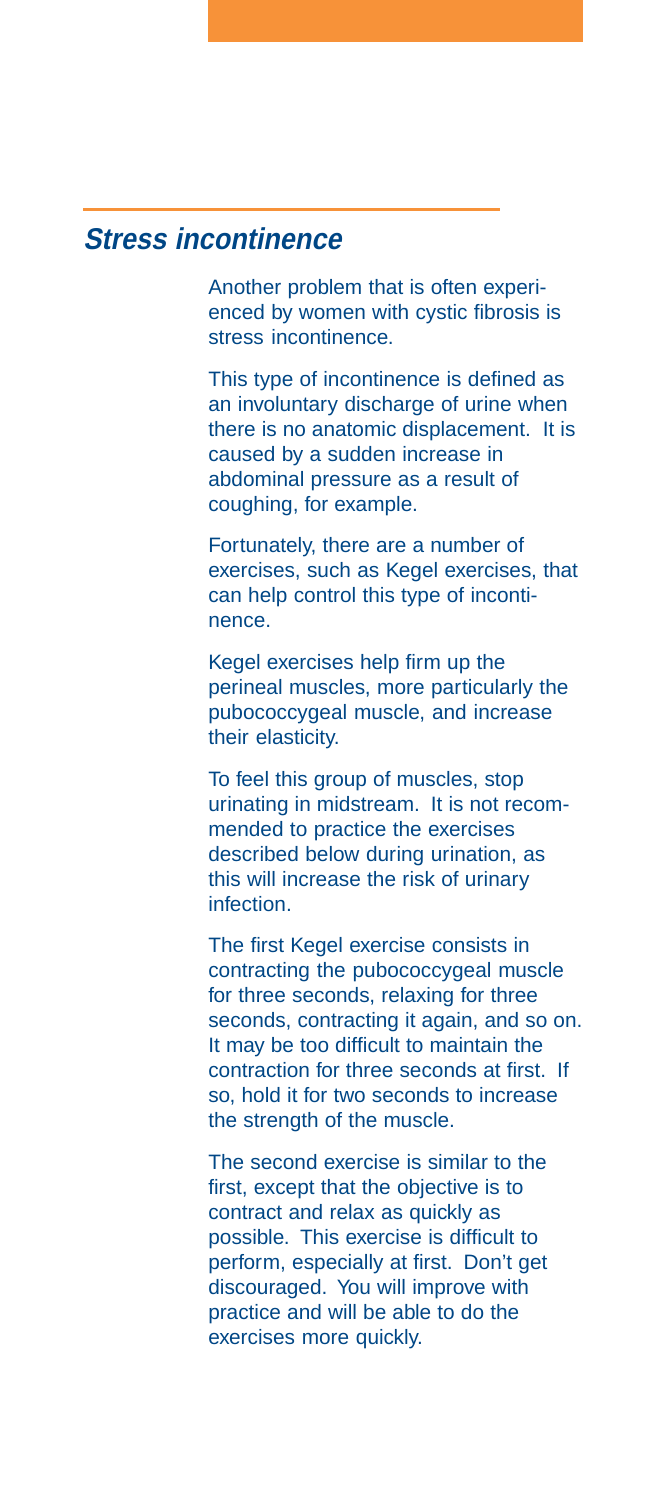cygeal muscle is an elevator. When the ground level. The exercise involves A third exercise inspired by Kegel consists in imagining that the pubococmuscle is relaxed, the elevator is at producing a contraction that will bring the elevator to the first floor, then the second, then the third. Hold the contraction for a few seconds and then gradually release.

 ten times, three times a day. Try them in quad muscles. You want to be sure to All these exercises must be repeated your car, when you're waiting at a red light or while you're brushing your teeth. Be careful not to contract your gluteal or work the right muscle group.

When done regularly, Kegel exercises can help control stress incontinence. There is only one side effect: several women have reported increased pleasure during sex after doing the exercises for six weeks; not unpleasant, as side effects go!

In order to live a truly fulfilling life, it is important to communicate. Sex between two people who love each other can be one of the most beautiful forms of expression.

Take the time to savor every moment. You'll find it really pays off.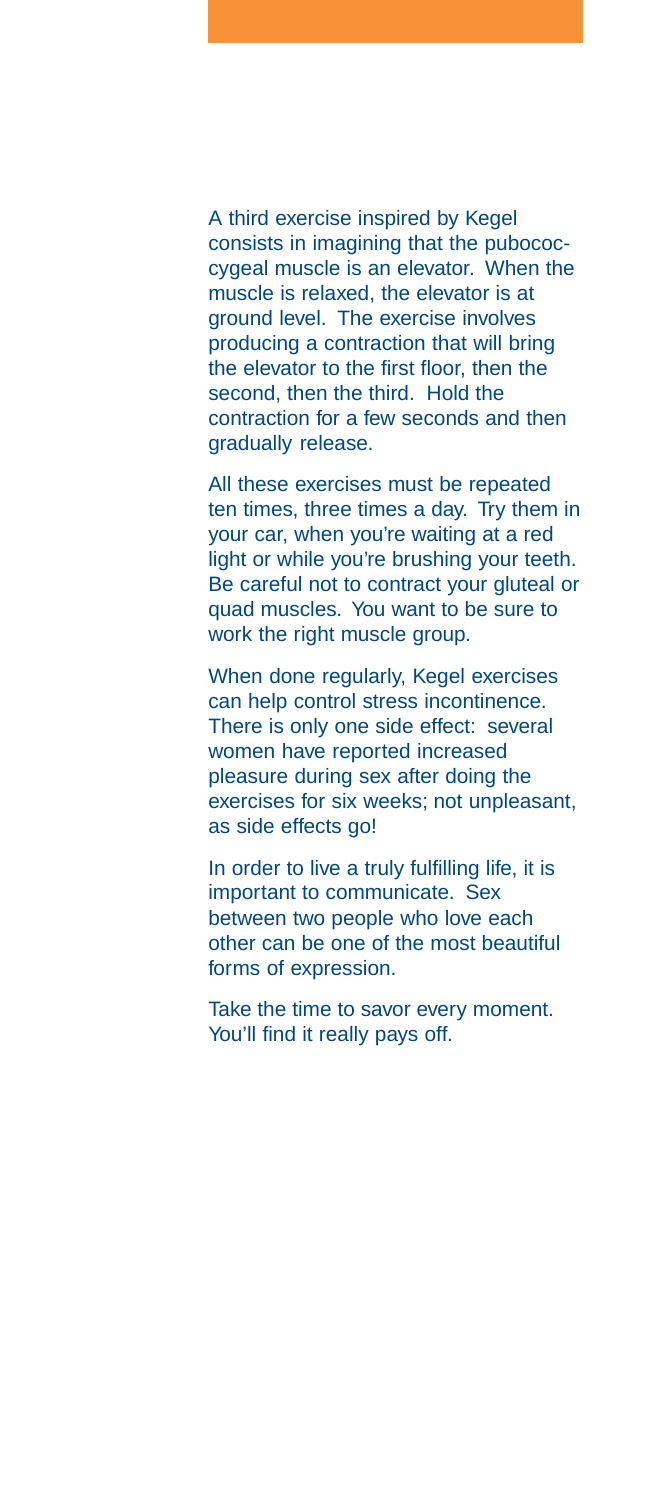# **American and Canadian Cystic Fibrosis Foundations**

The American Cystic Fibrosis Foundation is a national, voluntary health organization formed in 1955 whose mission is to assure the development of the means to cure and control cystic fibrosis and to improve the quality of life for those with the disease.

The Canadian Cystic Fibrosis Foundation is a national, voluntary health charity incorporated in 1960. Its mandate is to help those with cystic fibrosis by funding research into improved care and treatment with the goal of finding a cure or effective control for CF.

### **American Cystic Fibrosis Foundation**

6931 Arlington Road Bethesda, Maryland 20814

| Telephone: | (301) 951-4422 |
|------------|----------------|
|            | (800) FIGHT CF |
| Fax:       | (301) 951-6378 |
| E-mail:    | info@cff.org   |
| Web site:  | www.cff.org    |

**Canadian Cystic Fibrosis Foundation** 

2221 Yonge Street, Suite 601 Toronto, Ontario M4S 2B4

| Telephone: | (416) 485-9145         |
|------------|------------------------|
|            | 1800 378-2233          |
| Fax:       | (416) 485-0960         |
| E-mail:    | info@cysticfibrosis.ca |
| Web site:  | www.cysticfibrosis.ca  |
|            |                        |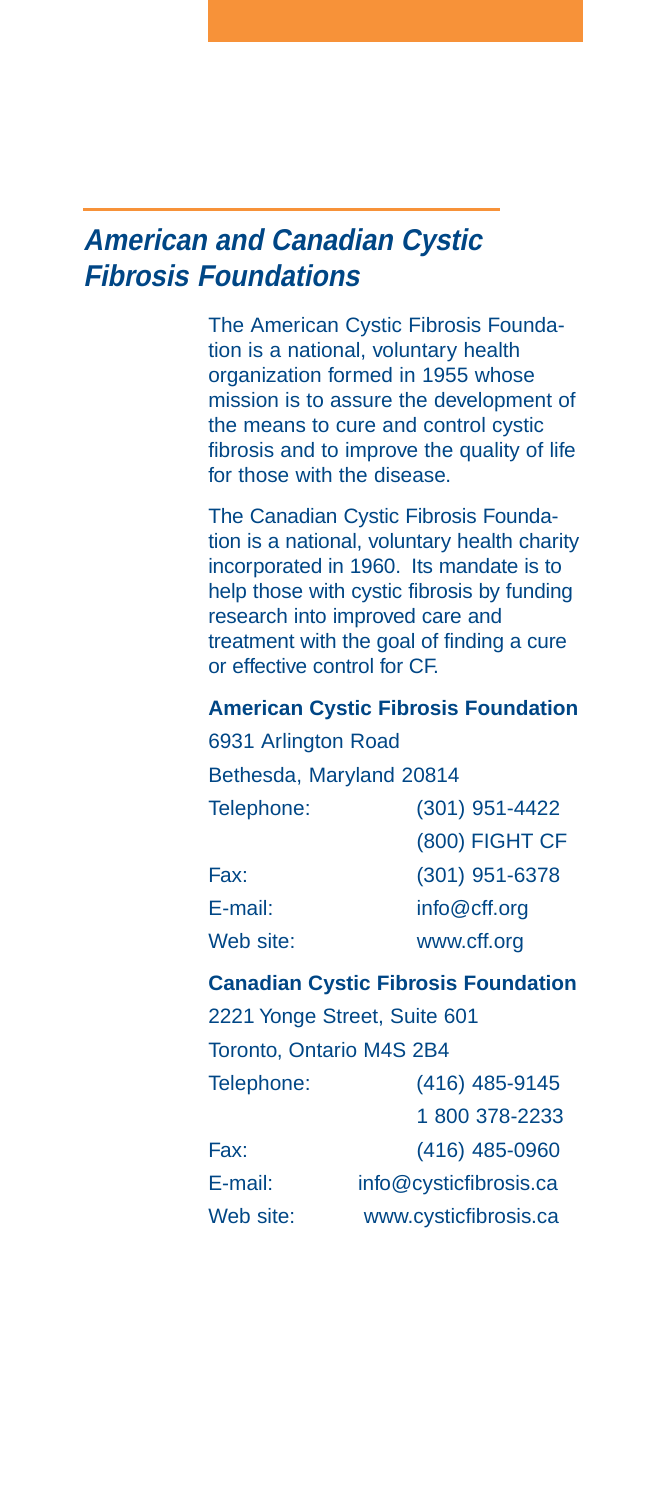## **References**

**Benard, F.** (1998) Infertility in Men with Cystic Fibrosis, Interview conducted by Stephanie Wells, Santé vous bien, Autumn 1998, p. 4-6

**Cambre, S.** (1990) The Sensuous Heart, Guidelines for sex after a heart attack or surgery, Pritchett and Hull Associates, Inc.

**Cantin, A.** (1998) Male Infertility and Cystic Fibrosis, Santé vous bien, Autumn 1998, p. 10-11

**Kegel, A.** (1952) Sexual functions of the pubococcygeus muscle, West. J. Surg. Obstet. Gynecol. 60:521-524

**Guilbert, E.** (1994) Le Depo-Provera, contraceptive injectable, ContraSexion, October, p. 8-10

**Hatcher, R.A., Trussell, J., Stewart, EK., Kowal, D., Guest, F., Cates, W. Jr., et al.** (1994) Contraceptive technology. 16th rev ed. New York: Irvington Publishers, 1994:652-653.

**Hopfer Deglin, J., Hazard Vallerand, A. (**1995) Guide des medicaments, Editions ERPI

**Levasseur, C., Beaucage, D., Borycki, E., Nault, D., Bourbeau, J.** (1998) Mieux vivre avec une…MPOS, guide pratique pour le patient et sa famille, Module 4. p. 19-22

**McKenry, L.M., Salerna, E.** (1989) Mosby's pharmacology in nursing, 17<sup>th</sup> Edition, St. Louis, p. 23

**Otis, J., Cloutier, R., Auger, D.** (1994) Continence ou condom? Apprendre a gerer son risque, ContraSexion, March-April p. 6-15

**Plante, M.** (1998) Sexuality and Cystic Fibrosis, Santé vous bien, Autumn 1998, p. 22-23

**PROCREA BioSciences inc.** (1998), http:// <www.infertility.ca>/

**Sawyer, S.M., Phelan, P.D, Bowes, G.** (1995) Reproductive health in young women with cystic fibrosis: knowledge, behavior and Attitudes, Journal of Adolescent Health. 14:46-50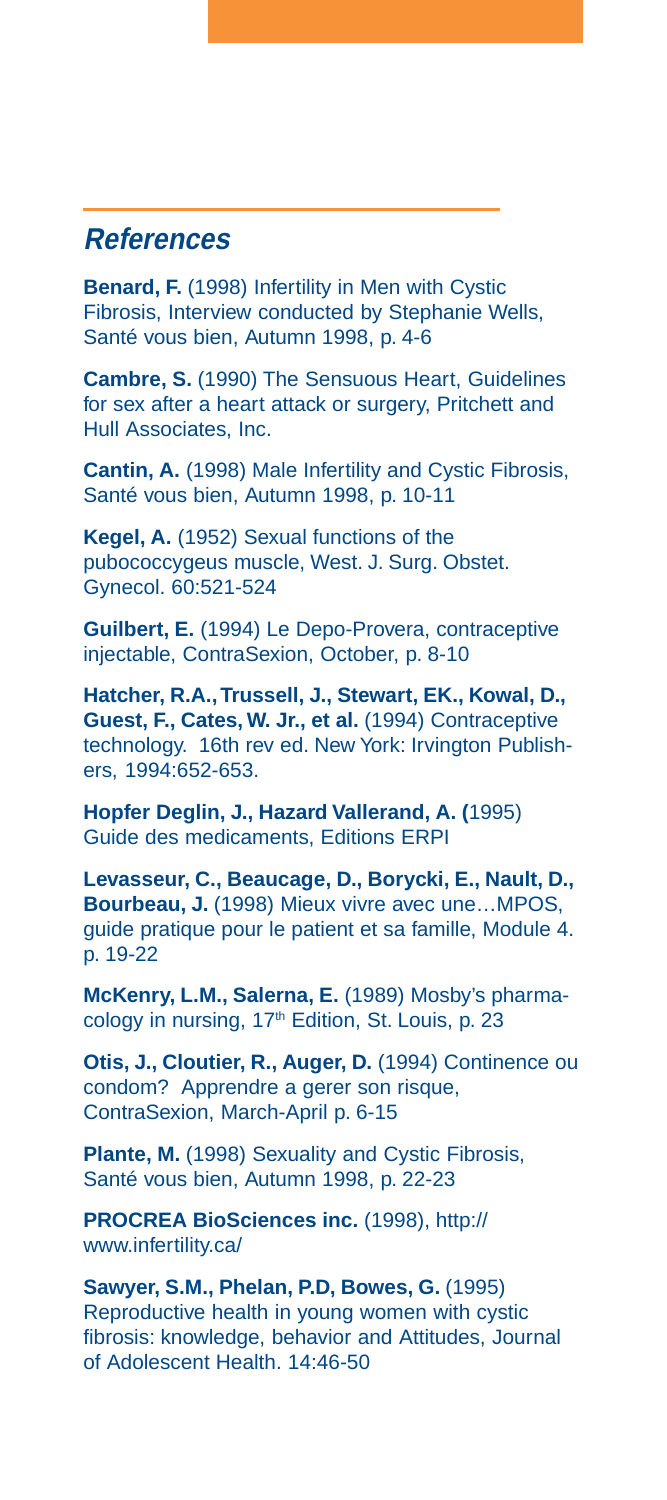### **Sawyer, S.M.,Tully, M-A. M, Dovey, M.E. Colin, A.A.**

(1998) Reproductive health in males with cystic fibrosis: knowledge, attitudes and experiences of patients and parents, Pediatric pulmonology, 25:226- 230

### **ACKNOWLEDGEMENTS**

The American Cystic Fibrosis Foundation thanks the Canadian Cystic Fibrosis Foundation for granting permission to repackage and distribute this publication.

The Canadian Cystic Fibrosis Foundation thanks France Paquet, Nurse Coordinator, Adult CF Clinic, Montreal Chest Institute for writing and preparing this document and Sharon Wiltse, Nurse Coordinator, Victoria Adult CF Clinic, Royal Jubilee Hospital for reviewing it. The Foundation extends its appreciation as well to everyone who provided their advice and suggestions.